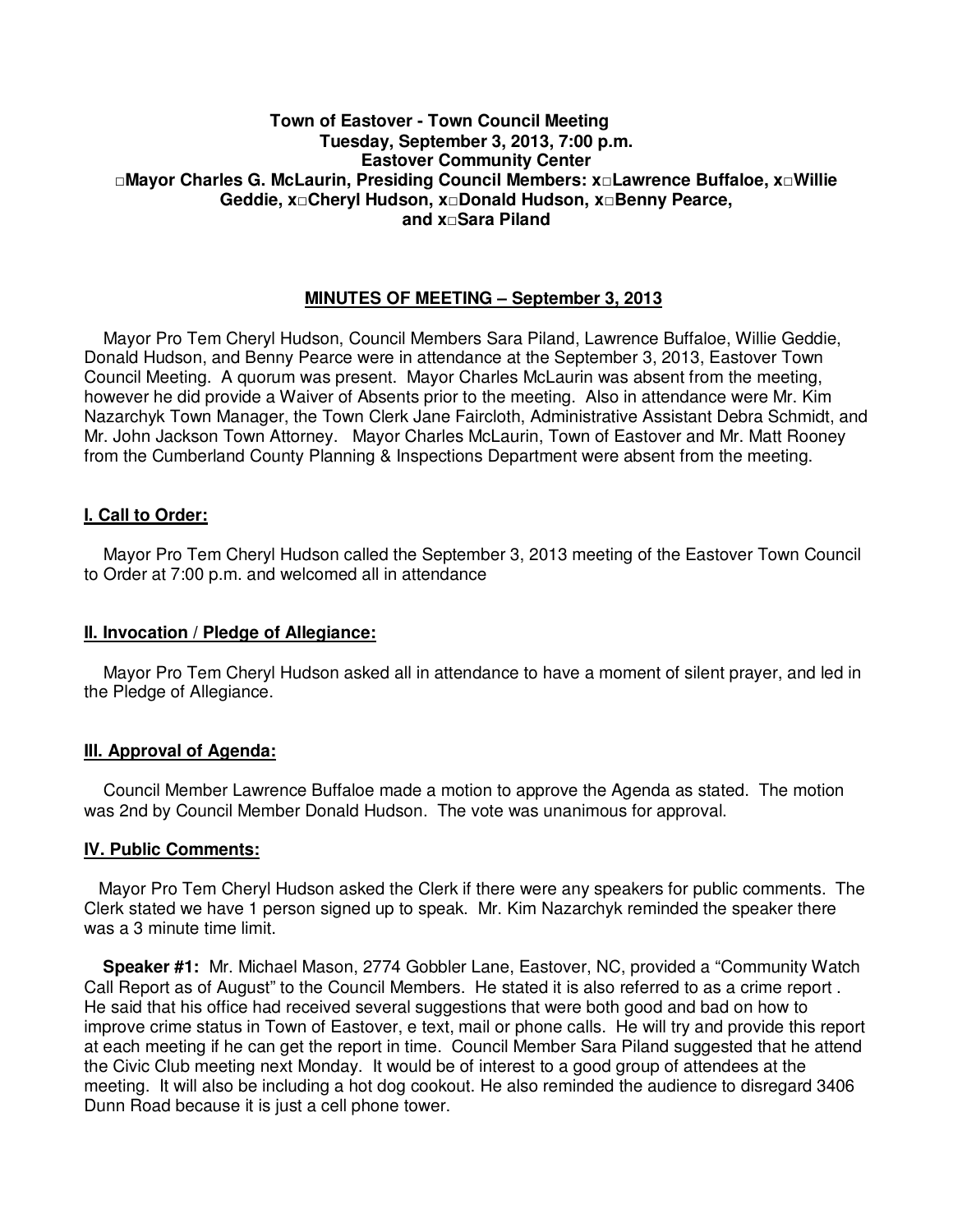# **V. Consent Agenda:**

- 1. Consider approval of the August 6, 2013 Minutes.
- 2. Consider approval of the July 31, 2013 Financial Report. See Exhibit B.

 Council Member Sara Piland made a motion to approve the Consent Agenda as so stated. The motion was 2<sup>nd</sup> by Council Member Lawrence Buffaloe. The vote was unanimous for approval.

# **VI. Discussion Agenda:**

## **Agenda Item #1:**

# **1. Presentation by Mr. Trey Williams, Eastover Ballpark Association**

Mr. Trey Williams discussed purchase and consolidation of two pieces of land adjacent to the Town of Eastover Ballpark. Mr. Kenneth Fulcher and Mr. Lewis Fulcher (brothers) are interested in selling 28.8 acre tract and .81 acre tract to the Town of Eastover. The smaller acre is landlocked with no access. The rear property has since been broken out and lost value. The swamp land is almost 7 acres. It will require 2 separate transactions since Fulcher Investment owns the smaller parcel. He suggested that it would be an opportunity for the Eastover Community Parks Association to prove for future expansion of the ballpark, additional parking for night events, and tennis courts. The brothers are not interested in selling until the beginning of next year. He also stated that if they acquire this property, they will provide end of year financial statements. Council Member Sara Piland said she has gone through Town of Wade and seen the tennis courts. She said we can provide more recreation and put it in the same area, it makes sense. She also stated that the swamp land would be good for drainage. Trey stated that he has not approached his Board on this subject and the Eastover Community Parks Association holds the deed. The Council Members agreed that they need more research on this. Council Member Lawrence Buffaloe made a motion to move forward with the attorney on the paperwork and this project. The motion was  $2^{nd}$  by Council Member Benny Pearce. The vote was unanimous for approval.

# **Agenda Item #2:**

#### **2. Review committee recommendation for selection of engineer for Storm Water Runoff Study**

 The Town Council Members stated that they need more information on this and Mr. Kim Nazarchyk will do additional research. He will set up a work session and meeting for this agenda item.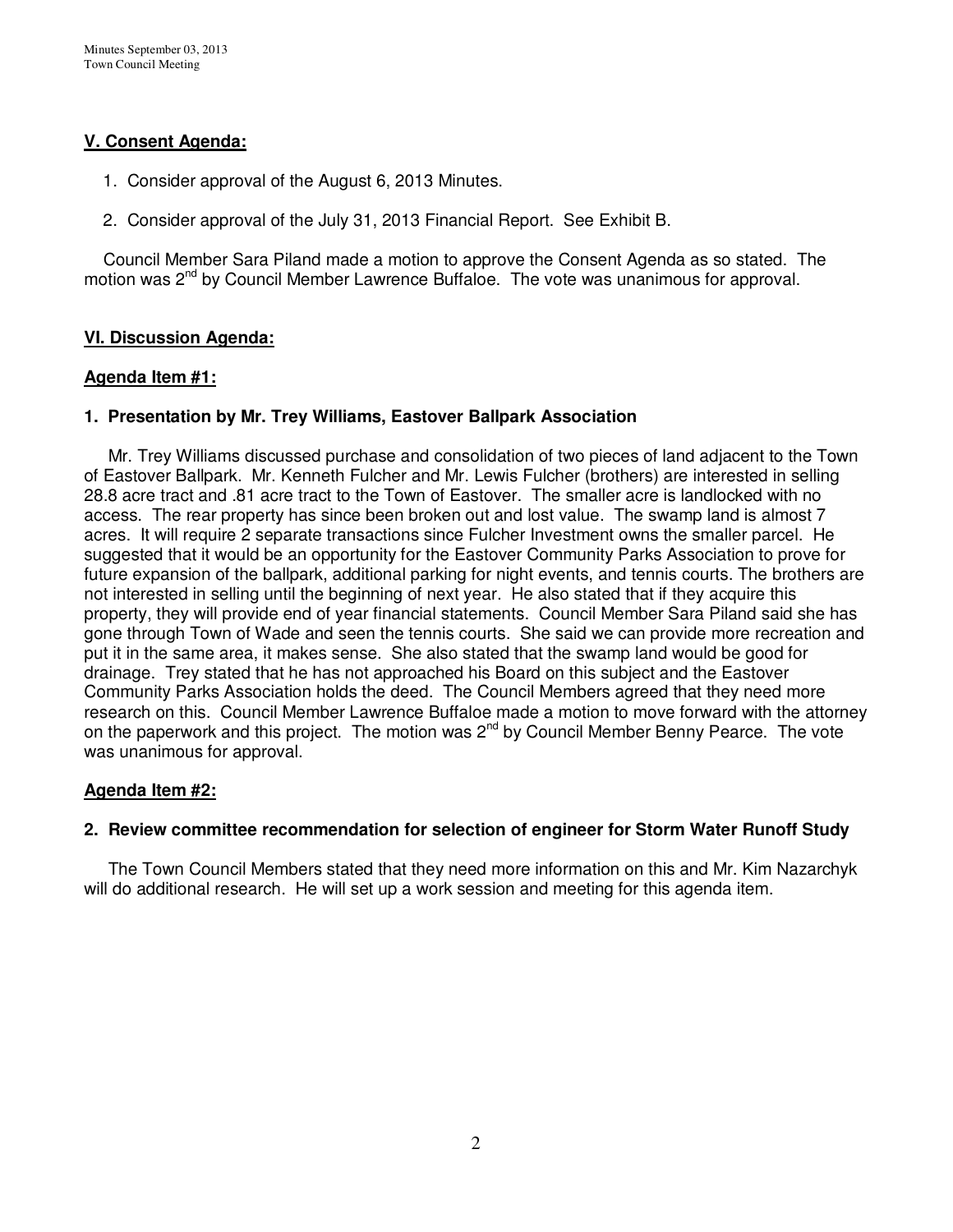# **Agenda Item #3:**

## **3. Review committee recommendation for selection of architect for Town Hall design.**

 The Town Council Members also want more information on this project and Mr. Kim Nazarchyk will set up a work session and meetings for this agenda item.

## **Agenda Item #4:**

## **4. Discuss increased patrol by Cumberland County Sheriff's Office.**

Mr. Kim Nazarchyk stated that a lot of burglaries are not only at night, but now in the day time. The Cumberland County Sheriff's office is trying to get more coverage. The sheriff's department has a few spare deputies and Kim has spoken to the Mayor for approval to hire a temporary deputy for 2-3 weeks. Council Member Benny Pearce made a motion to authorize Mr. Kim Nazarchyk approval to hire a temporary deputy. The motion was  $2^{nd}$  by Council Member Donald Hudson. The vote was unanimous for approval

## **Agenda Item #5:**

## **5. Consider contract for Town Video.**

 Mr. Kim Nazarchyk presented a contract with Moonlight Communications for a documentary video about the history and incorporation of the Town of Eastover. Attorney John Jackson suggested that Moonlight Communications needs to waive any legal rights to any copyright or trademark on the video. He agreed to approve with additional provisions. The Town of Eastover will own the copyright and trademark. Council Member Sara Piland said this would be the only Town in Cumberland County that would have a video of before and during the establishment of a Town. Council Member Donald Hudson made a motion to approve this with provisions. The motion was  $2^{nd}$  by Council Member Benny Pearce. The vote was unanimous for approval

 The contract for Moonlight Video was signed and executed on September 5, 2013 for partial payment of \$600.00 due upon signing contract.

#### **Agenda Item #6:**

#### **6. Consider selection of Town Hall Advisory Committee.**

 Mr. Kim Nazarchyk provided a listing of 25 nominees to the Town Council Members for the Town Hall Advisory Committee. He stated that they need to decide if the nominees need to be residents of the Town of Eastover or if they are not residents but own a business in the Town of Eastover. The Town Council Members are going to take this up at the work session.

#### **VII. RECEIVE MAYOR'S UPDATE.**

Mayor Pro Tem Cheryl Hudson stated that Mayor Charles McLaurin was not feeling good and she did not have anything for the Council Members.